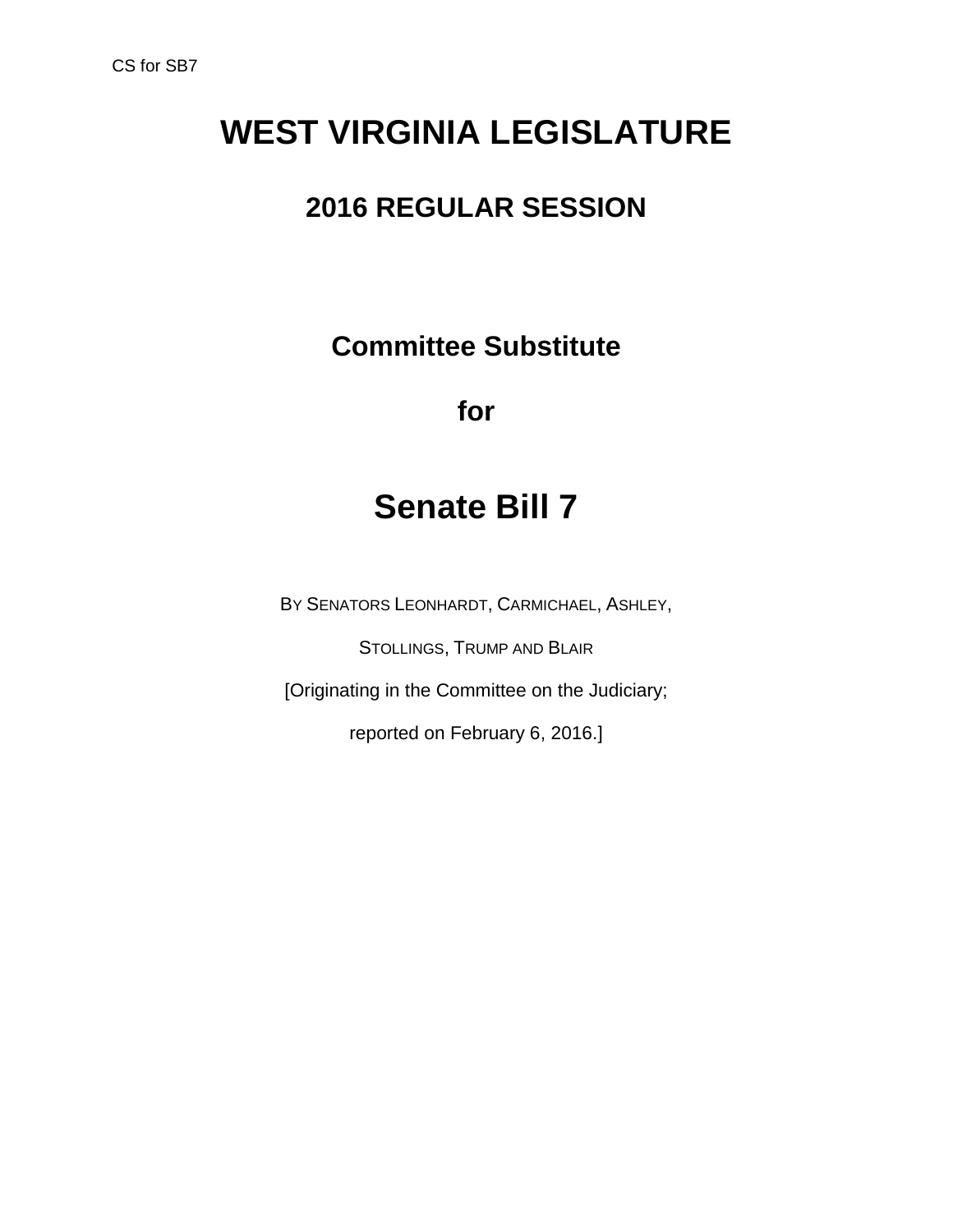A BILL to amend and reenact §55-7-13d of the Code of West Virginia, 1931, as amended; and to amend and reenact §55-7B-5 of said code, all relating to establishment of a wrongful conduct rule which applies when plaintiff's criminal conduct bars recovery; prohibiting recovery of damages for a defendant's negligence or gross negligence suffered as a result of a plaintiff's commission or attempted commission of a felony; requiring proximate cause for a bar on recovery; establishing burden of proof for wrongful conduct rule; providing for the applicability of wrongful conduct rule to all civil actions for personal injury and wrongful death, including any and all claims brought against a health care provider under the Medical Professional Liability Act; establishing that the 2016 amendments apply to all causes of action accruing on or after the effective date of those amendments; and applicability.

#### *Be it enacted by the Legislature of West Virginia:*

 That §55-7-13d of the Code of West Virginia, 1931, as amended, be amended and reenacted; and that §55-7B-5 of said code be amended and reenacted, all to read as follows:

#### **ARTICLE 7. ACTIONS FOR INJURIES.**

### **§55-7-13d. Determination of fault; imputed fault; plaintiff's involvement in felony criminal act; when plaintiff's criminal conduct bars recovery; burden of proof; limitations; applicability; severability.**

(a) *Determination of fault of parties and nonparties.*

 (1) In assessing percentages of fault, the trier of fact shall consider the fault of all persons who contributed to the alleged damages regardless of whether the person was or could have been named as a party to the suit;

 (2) Fault of a nonparty shall be considered if the plaintiff entered into a settlement agreement with the nonparty or if a defending party gives notice no later than one hundred-eight days after service of process upon said defendant that a nonparty was wholly or partially at fault. Notice shall be filed with the court and served upon all parties to the action designating the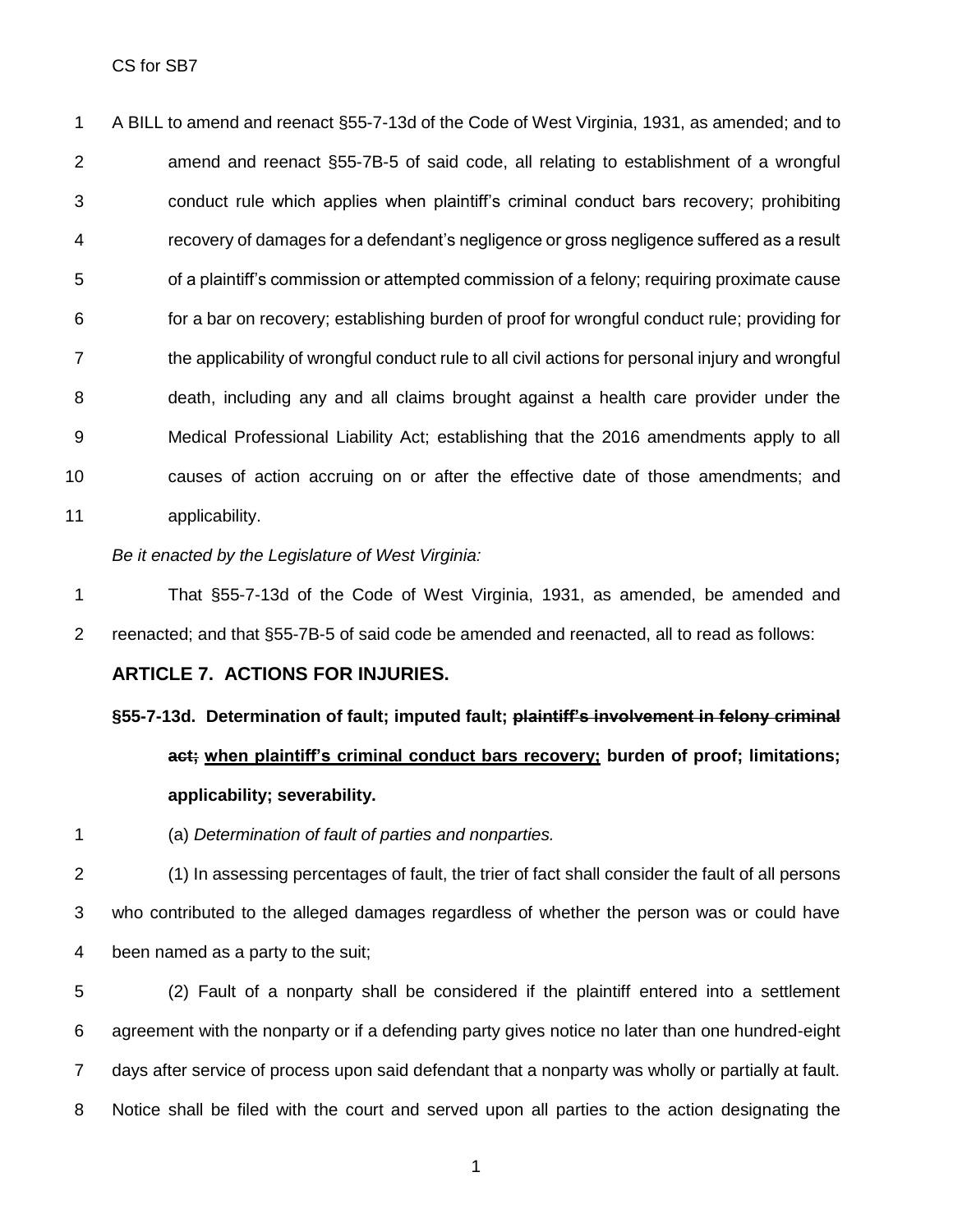CS for SB7

 nonparty and setting forth the nonparty's name and last-known address, or the best identification 10 of the nonparty which is possible under the circumstances, together with a brief statement of the basis for believing such nonparty to be at fault;

 (3) In all instances where a nonparty is assessed a percentage of fault, any recovery by a plaintiff shall be reduced in proportion to the percentage of fault chargeable to such nonparty. Where a plaintiff has settled with a party or nonparty before verdict, that plaintiff's recovery will be reduced in proportion to the percentage of fault assigned to the settling party or nonparty;

 (4) Nothing in this section is meant to eliminate or diminish any defenses or immunities, which exist as of the effective date of this section, except as expressly noted herein;

 (5) Assessments of percentages of fault for nonparties are used only as a vehicle for accurately determining the fault of named parties. Where fault is assessed against nonparties, findings of such fault do not subject any nonparty to liability in that or any other action, or may not be introduced as evidence of liability or for any other purpose in any other action; and

 (6) In all actions involving fault of more than one person, unless otherwise agreed by all parties to the action, the court shall instruct the jury to answer special interrogatories or, if there is no jury, shall make findings, indicating the percentage of the total fault that is allocated to each party and nonparty pursuant to this article. For this purpose, the court may determine that two or more persons are to be treated as a single person.

 (b) *Imputed fault.* — Nothing in this section may be construed as precluding a person from being held liable for the portion of comparative fault assessed against another person who was acting as an agent or servant of such person, or if the fault of the other person is otherwise imputed or attributed to such person by statute or common law. In any action where any party seeks to impute fault to another, the court shall instruct the jury to answer special interrogatories or, if there is no jury, shall make findings, on the issue of imputed fault.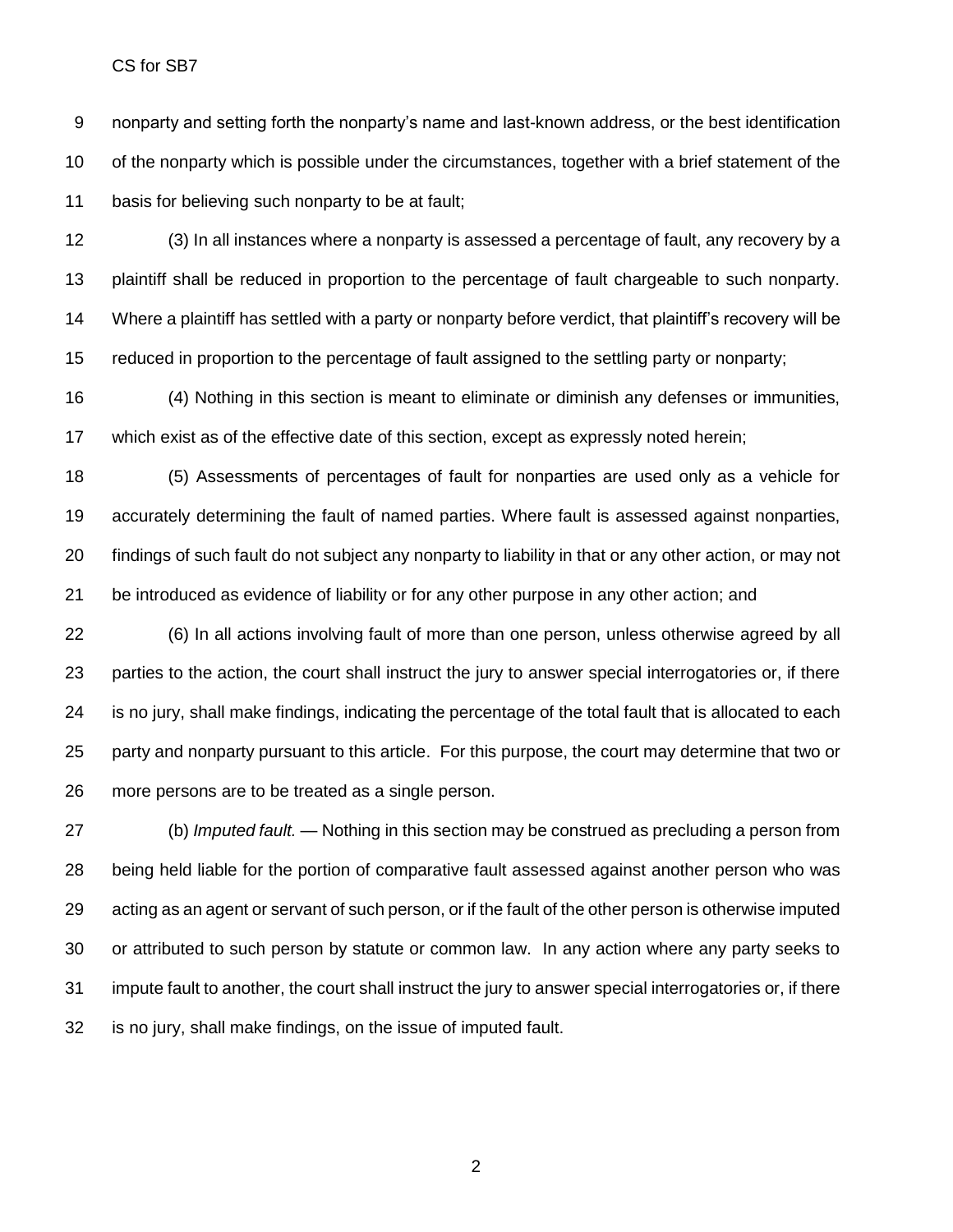- (c) *Plaintiff's involvement in felony criminal act When plaintiff's criminal conduct bars recovery*. — In any civil action, a defendant is not liable for damages that the plaintiff suffers as a result of the negligence or gross negligence of a defendant if:
- 36 (1) Such damages arise out of the that plaintiff's commission, attempted to commit 37 commission or fleeing immediate flight from the commission or attempted commission of a felony and criminal act: *Provided*, That the plaintiff has been convicted of such felony, or if deceased, the jury makes a finding that the decedent committed such felony.
- (2) That plaintiff's injuries were suffered as a proximate result of the commission, attempted commission or immediate flight from the commission or attempted commission of a
- felony.
- (d) *Burden of proof. —* The burden of alleging and proving comparative fault shall be upon 44 the person who seeks to establish such fault. The burden of alleging and proving the defense set forth in subsection (c) of this section shall be upon the person who seeks to assert such defense. (e) *Limitations. —* Nothing in this section creates a cause of action. Nothing in this section alters, in any way, the immunity of any person as established by statute or common law.
- (f) *Applicability. —* This section applies to all causes of action arising or accruing on or 49 after the effective date of its enactment. The amendments to this section enacted during the 2016 session of the Legislature shall apply to all causes of action accruing on or after the effective date of those amendments.
- (g) *Severability. —* The provisions of this section are severable from one another, so that if any provision of this section is held void, the remaining provisions of this section shall remain valid.

#### **ARTICLE 7B. MEDICAL PROFESSIONAL LIABILITY.**

**§55-7B-5. Health care actions; complaint; specific amount of damages not to be stated; limitation on bad faith claims; filing of first party bad faith claims; when plaintiff's criminal conduct bars recovery.**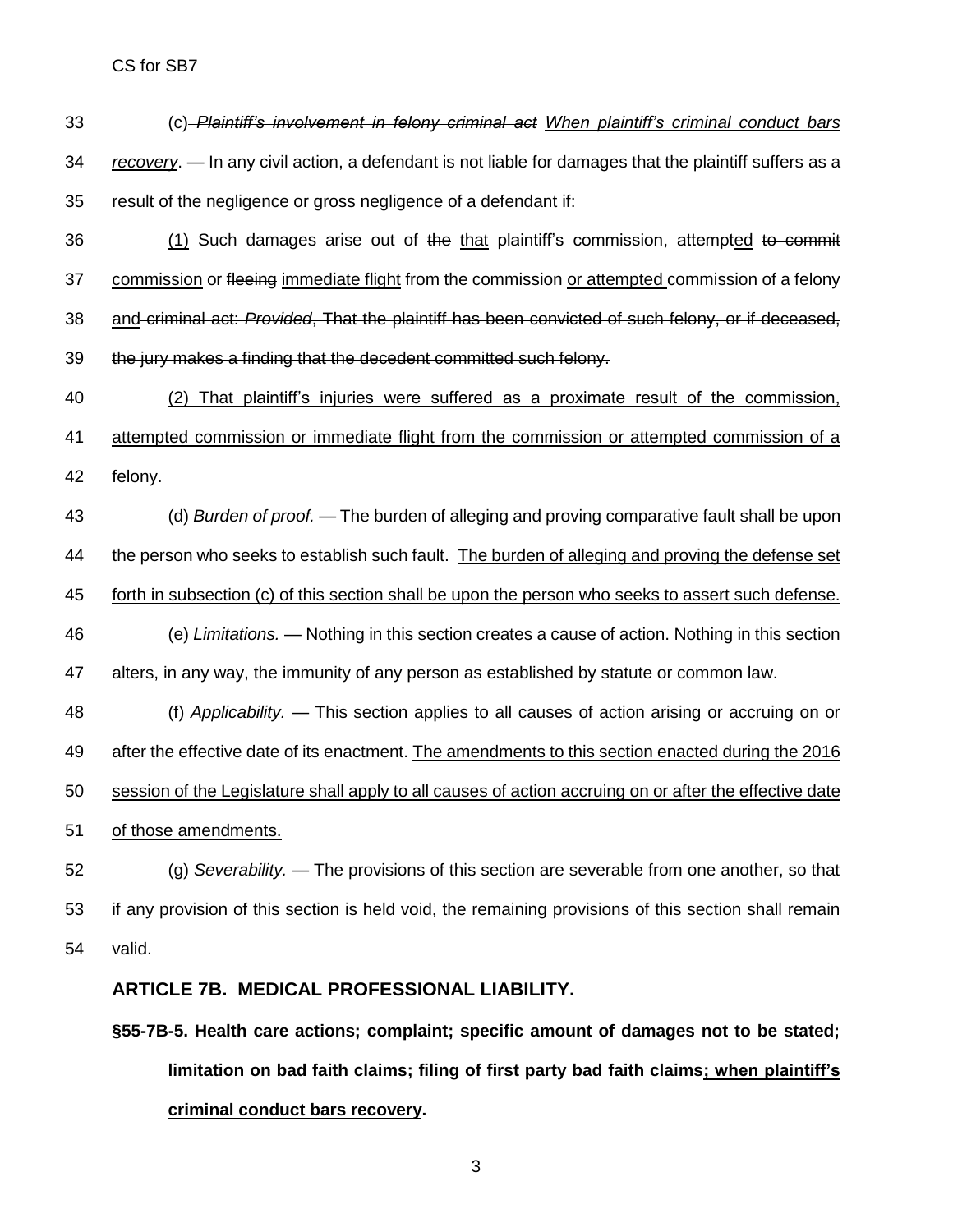CS for SB7

 (a) In any medical professional liability action against a health care provider no specific dollar amount or figure may be included in the complaint, but the complaint may include a statement reciting that the minimum jurisdictional amount established for filing the action is satisfied. However, any party defendant may at any time request a written statement setting forth the nature and amount of damages being sought. The request shall be served upon the plaintiff who shall serve a responsive statement as to the damages sought within thirty days thereafter. If no response is served within the thirty days, the party defendant requesting the statement may petition the court in which the action is pending to order the plaintiff to serve a responsive statement.

 (b) Notwithstanding any other provision of law, absent privity of contract, no plaintiff who files a medical professional liability action against a health care provider may file an independent cause of action against any insurer of the health care provider alleging the insurer has violated the provisions of subdivision (9), section four, article eleven, chapter thirty-three of this code. Insofar as the provisions of section three, article eleven, chapter thirty-three of this code prohibit the conduct defined in subdivision (9), section four, article eleven, chapter thirty-three of this code, no plaintiff who files a medical professional liability action against a health care provider may file an independent cause of action against any insurer of the health care provider alleging the insurer has violated the provisions of said section three.

 (c) No health care provider may file a cause of action against his or her insurer alleging the insurer has violated the provisions of subdivision (9), section four, article eleven, chapter thirty- three of this code until the jury has rendered a verdict in the underlying medical professional liability action or the case has otherwise been dismissed, resolved or disposed of.

 (d) An action may not be maintained against a health care provider pursuant to this article by or on behalf of a person whose damages arise as a proximate result of the commission, attempted commission or immediate flight from the commission or attempted commission of a felony, as set forth in subsection (c), section thirteen-d, article seven of this chapter.